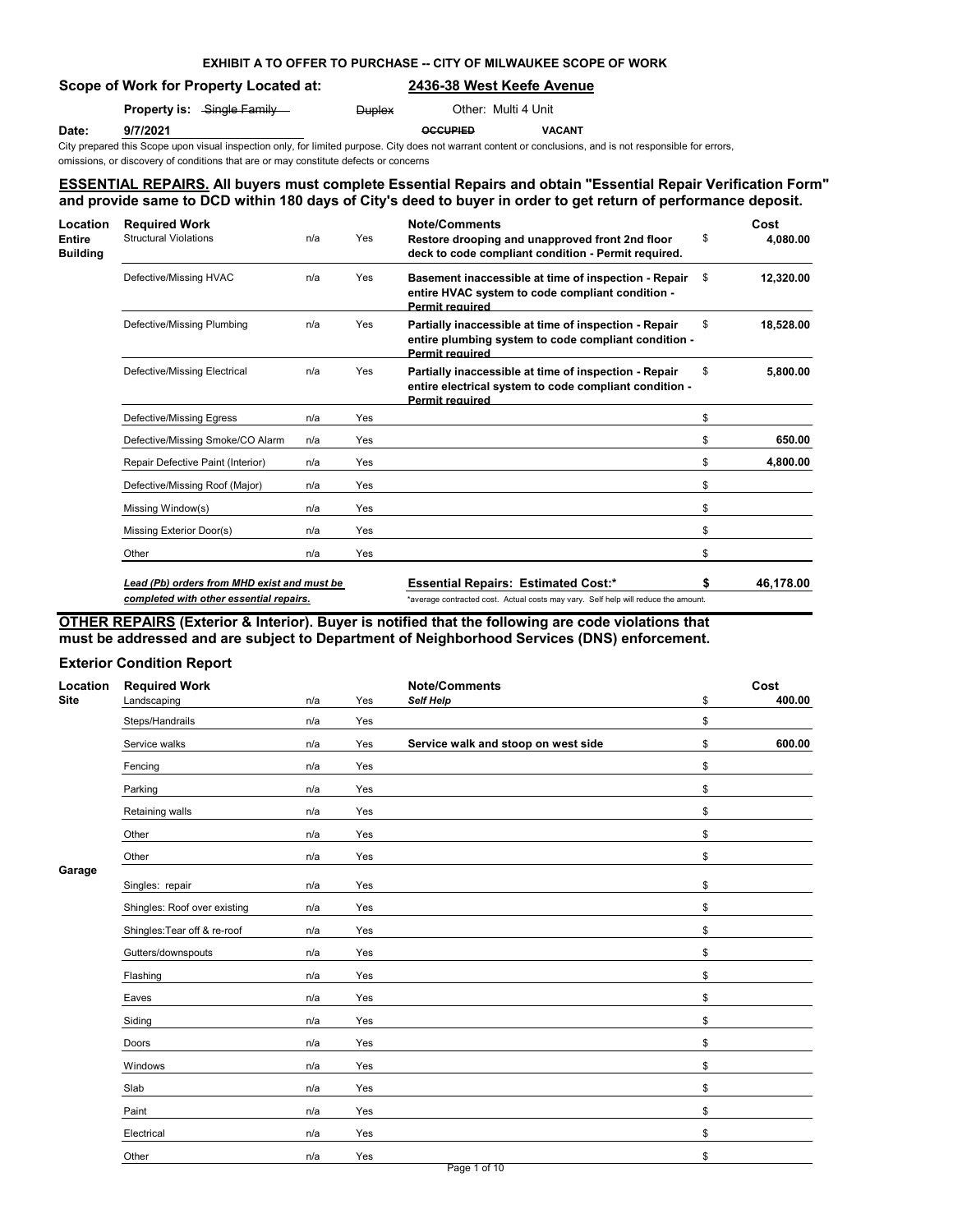## **Porches**

| .     | Roof                         | n/a | Yes |                                 | \$             |
|-------|------------------------------|-----|-----|---------------------------------|----------------|
|       | Deck-upper                   | n/a | Yes | See essential repairs           | \$             |
|       | Deck--lower                  | n/a | Yes |                                 | \$             |
|       | Steps/handrails              | n/a | Yes |                                 | \$             |
|       | Ceiling                      | n/a | Yes |                                 | \$             |
|       | Steps/Guardrails             | n/a | Yes | <b>Entrance step guardrails</b> | \$<br>550.00   |
|       | Structural                   | n/a | Yes |                                 | \$             |
|       | Paint                        | n/a | Yes | Columns                         | \$<br>100.00   |
|       | Other                        | n/a | Yes |                                 | \$             |
| House | Chimney                      | n/a | Yes |                                 | \$             |
|       | Shingles: repair             | n/a | Yes |                                 | \$             |
|       | Shingles: Roof over existing | n/a | Yes |                                 | \$             |
|       | Shingles: Tear off & re-roof | n/a | Yes |                                 | \$             |
|       | Gutters/downspouts           | n/a | Yes |                                 | \$<br>1,008.00 |
|       | Flashing                     | n/a | Yes |                                 | \$             |
|       | Eave/Soffit                  | n/a | Yes |                                 | \$<br>1,600.00 |
|       | Siding                       | n/a | Yes |                                 | \$<br>1,490.00 |
|       | <b>Storm Doors</b>           | n/a | Yes |                                 | \$             |
|       | Prime ("main") Doors         | n/a | Yes |                                 | \$<br>1,400.00 |
|       | Storm Windows                | n/a | Yes |                                 | \$<br>99.00    |
|       | Prime ("main") Windows       | n/a | Yes |                                 | \$<br>8,620.00 |
|       | Paint                        | n/a | Yes |                                 | \$<br>4,100.00 |
|       | Foundation                   | n/a | Yes |                                 | \$             |
|       | Electrical                   | n/a | Yes | See essential repairs           | \$             |
|       | Other                        | n/a | Yes |                                 | \$             |
|       | Other                        | n/a | Yes |                                 | \$             |
|       | Other                        | n/a | Yes |                                 | \$             |
|       | Other                        | n/a | Yes |                                 | \$             |

**Exterior: Estimated Cost:\* \$ 19,967.00**

\*average contracted cost. Actual costs may vary. Self help will reduce the amount.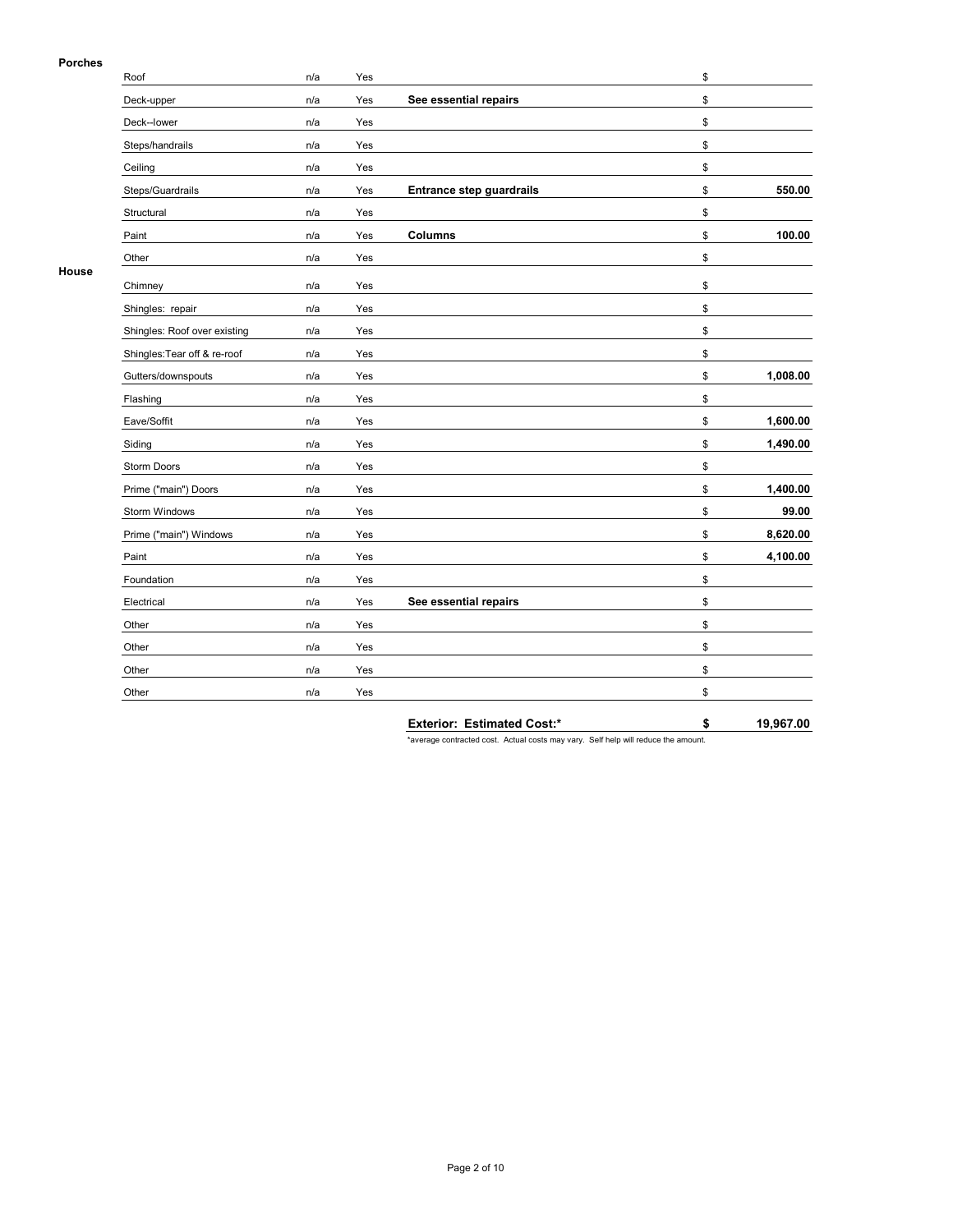**Unit: Lower Right**

| атіг<br>н<br>▭ |
|----------------|
|----------------|

|                   | Repair/replace boiler               | n/a | Yes |                                                     | \$           |
|-------------------|-------------------------------------|-----|-----|-----------------------------------------------------|--------------|
|                   | Repair radiation                    | n/a | Yes |                                                     | \$           |
|                   | Repair/replace furnace              | n/a | Yes | Inaccessible - see essential repairs                | \$           |
|                   | Repair ductwork                     | n/a | Yes |                                                     | \$           |
|                   | Replace thermostat                  | n/a | Yes |                                                     | \$<br>100.00 |
|                   | Repair/replace grilles              | n/a | Yes |                                                     | \$<br>150.00 |
|                   | Tune boiler/furn. insp ht exchanger | n/a | Yes |                                                     | \$           |
| <b>Electrical</b> | Repair/replace receptacles          | n/a | Yes | See essential repairs                               | \$           |
|                   | Repair/replace switches             | n/a | Yes | See essential repairs                               | \$           |
|                   | Repair/replace fixtures             | n/a | Yes | See essential repairs                               | \$           |
|                   | Install outlets and circuits        | n/a | Yes | See essential repairs                               | \$           |
|                   | Install outlets and circuits        | n/a | Yes |                                                     | \$           |
|                   | Install outlets and circuits        | n/a | Yes |                                                     | \$           |
|                   | Install outlets and circuits        | n/a | Yes |                                                     | \$           |
|                   |                                     |     |     | Meter missing - some damage assumed - see essential |              |
|                   | Upgrade service                     | n/a | Yes | repairs                                             | \$           |
|                   | Other                               | n/a | Yes |                                                     | \$           |
| Plumbing          | Other                               | n/a | Yes |                                                     | \$           |
|                   | Repair/replace kitchen sink         | n/a | Yes | See essential repairs                               | \$           |
|                   | Repair/replace kitchen sink faucet  | n/a | Yes | See essential repairs                               | \$           |
|                   | Repair/replace tub                  | n/a | Yes | See essential repairs                               | \$           |
|                   | Repair/replace tub faucet           | n/a | Yes | See essential repairs                               | \$           |
|                   | Repair/replace toilet               | n/a | Yes | See essential repairs                               | \$           |
|                   | Repair/replace lavatory             | n/a | Yes | See essential repairs                               | \$           |
|                   | Repair/replace lavatory faucet      | n/a | Yes | See essential repairs                               | \$           |
|                   | Repair/replace wash tub             | n/a | Yes | See essential repairs                               | \$           |
|                   | Repair/replace wash tub faucet      | n/a | Yes | See essential repairs                               | \$           |
|                   | Unclog piping:                      | n/a | Yes | See essential repairs                               | \$           |
|                   | Repair drain/waste/vent piping      | n/a | Yes | See essential repairs                               | \$           |
|                   | Repair water piping                 | n/a | Yes | See essential repairs                               | \$           |
|                   | Repair/replace water heater         | n/a | Yes | Inaccessible - see essential repairs.               | \$           |
|                   | Other                               | n/a | Yes |                                                     | \$           |
|                   | Other                               | n/a | Yes |                                                     | \$           |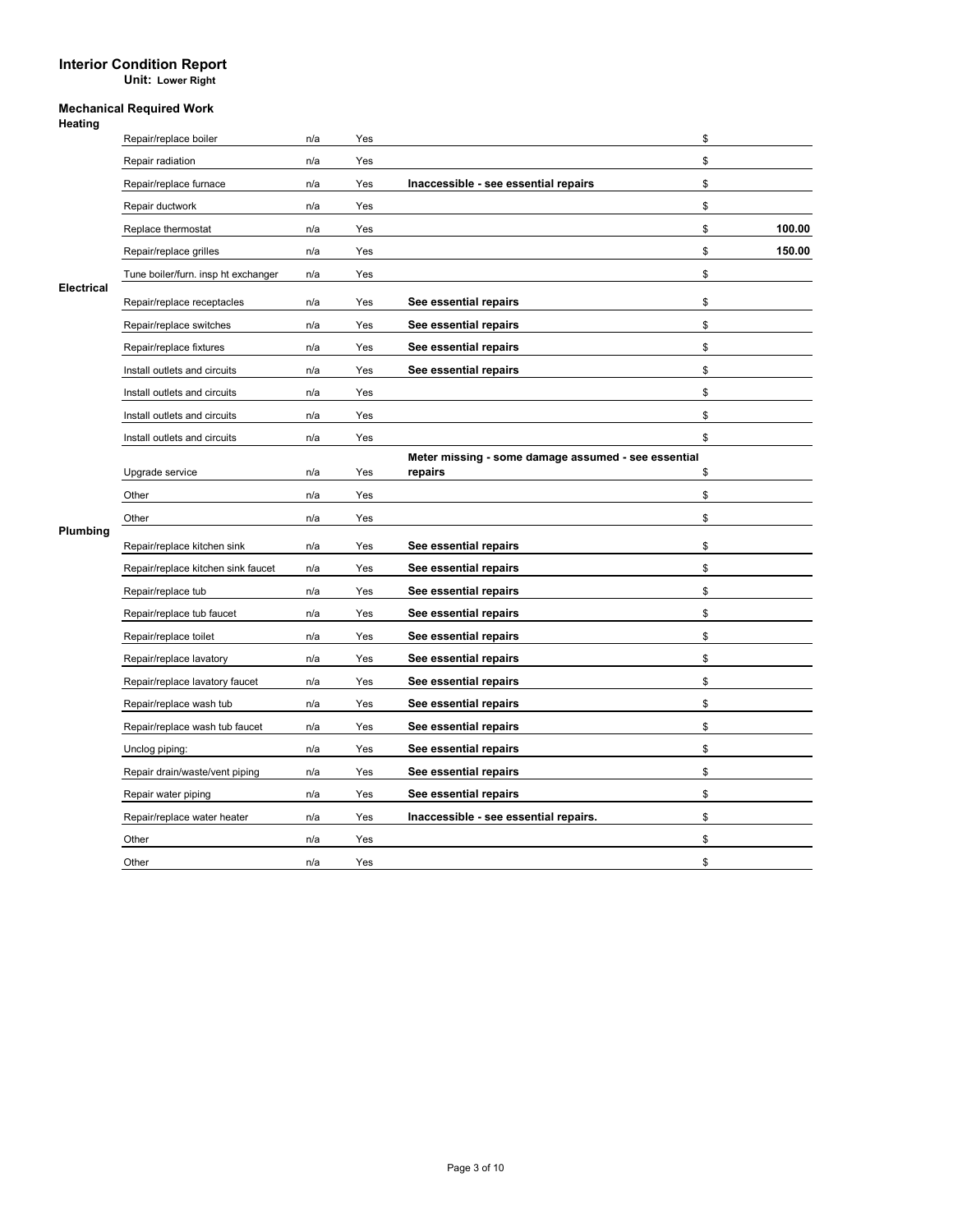|                       | Replace broken glass             | n/a | Yes |                                  | \$             |
|-----------------------|----------------------------------|-----|-----|----------------------------------|----------------|
|                       | Repair or replace sash           | n/a | Yes |                                  | \$             |
| <b>Doors</b>          | Repair or replace doors          | n/a | Yes |                                  | \$<br>540.00   |
|                       | Repair or repl. locks/latches    | n/a | Yes | Self Help                        | \$<br>55.00    |
| <b>Walls/Ceilings</b> | Repair or repl. @ defective      | n/a | Yes |                                  | \$<br>1,700.00 |
| <b>Fire Safety</b>    | Install smoke/CO alarm:bsmt.     | n/a | Yes | See essential repairs            | \$             |
|                       | Install smoke/CO alarm: 1st flr. | n/a | Yes | See essential repairs            | \$             |
|                       | Install smoke/CO alarm: 2nd flr. | n/a | Yes | Self Help                        | \$             |
| <b>Handrails</b>      | Repair/replace defective         | n/a | Yes | Self Help                        | \$<br>124.00   |
| <b>Stairs</b>         | Repair defective                 | n/a | Yes |                                  | \$             |
| <b>Floors</b>         | Repair defective                 | n/a | Yes |                                  | \$<br>900.00   |
| Other                 |                                  |     |     |                                  |                |
|                       | Millwork                         | n/a | Yes |                                  | \$<br>1,100.00 |
|                       | Sanitize                         | n/a | Yes |                                  | \$<br>700.00   |
|                       |                                  | n/a | Yes |                                  | \$             |
|                       |                                  | n/a | Yes |                                  | \$             |
|                       |                                  |     |     | <b>Interior: Estimated Cost:</b> | \$<br>5,369.00 |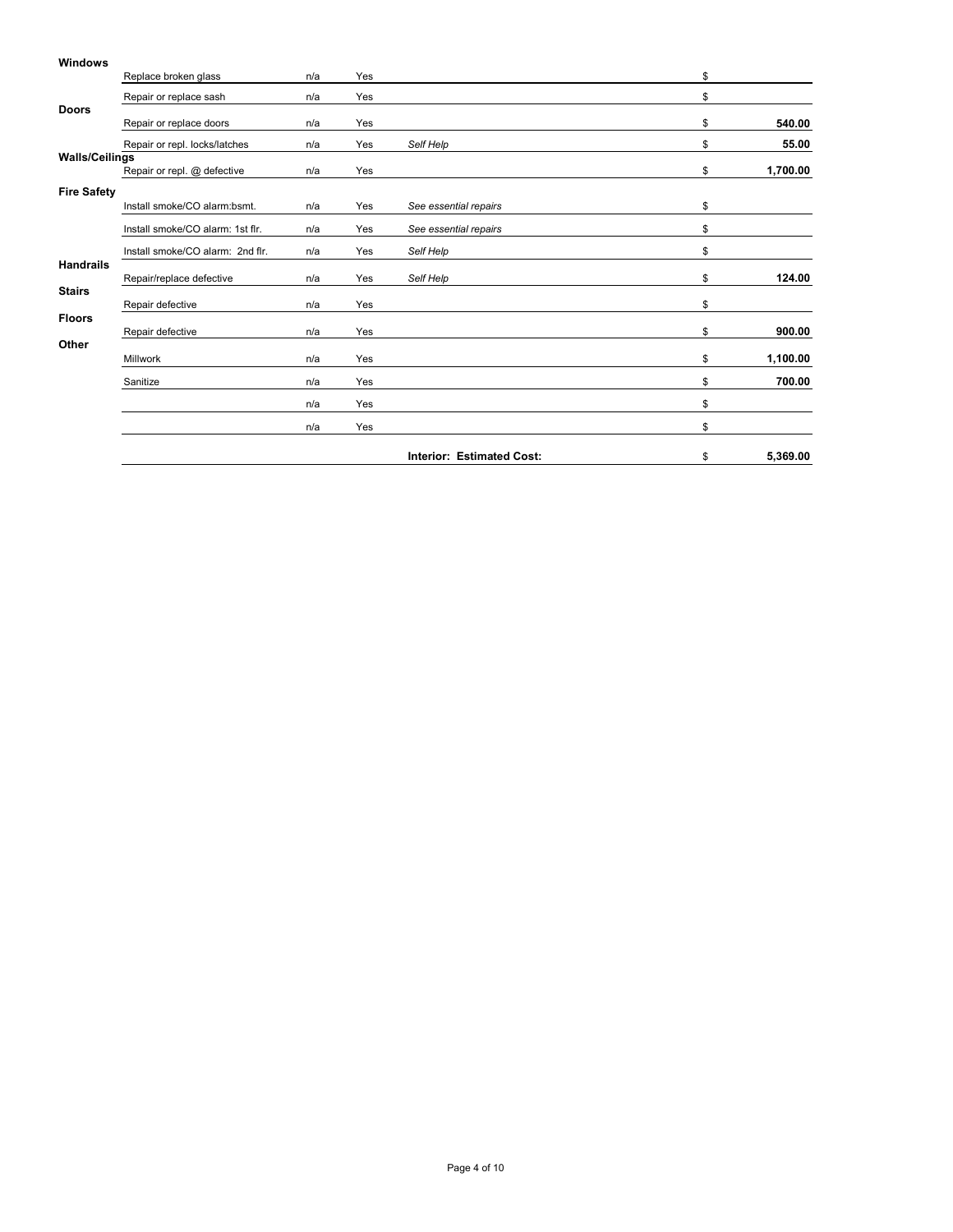**Unit: Upper Right (Upper floor and basement were inaccessible at time of inspection and assumptions made)**

|                   | Repair/replace boiler               | n/a | Yes |                                                     | \$           |
|-------------------|-------------------------------------|-----|-----|-----------------------------------------------------|--------------|
|                   | Repair radiation                    | n/a | Yes |                                                     | \$           |
|                   | Repair/replace furnace              | n/a | Yes | Inaccessible - see essential repairs                | \$           |
|                   | Repair ductwork                     | n/a | Yes |                                                     | \$           |
|                   | Replace thermostat                  | n/a | Yes |                                                     | \$<br>100.00 |
|                   | Repair/replace grilles              | n/a | Yes |                                                     | \$<br>150.00 |
|                   | Tune boiler/furn. insp ht exchanger | n/a | Yes |                                                     | \$           |
| <b>Electrical</b> | Repair/replace receptacles          | n/a | Yes | See essential repairs                               | \$           |
|                   | Repair/replace switches             | n/a | Yes | See essential repairs                               | \$           |
|                   | Repair/replace fixtures             | n/a | Yes | See essential repairs                               | \$           |
|                   | Install outlets and circuits        | n/a | Yes | See essential repairs                               | \$           |
|                   | Install outlets and circuits        | n/a | Yes |                                                     | \$           |
|                   | Install outlets and circuits        | n/a | Yes |                                                     | \$           |
|                   | Install outlets and circuits        | n/a | Yes |                                                     | \$           |
|                   |                                     |     |     | Meter missing - some damage assumed - see essential |              |
|                   | Upgrade service                     | n/a | Yes | repairs                                             | \$           |
|                   | Other                               | n/a | Yes |                                                     | \$           |
| Plumbing          | Other                               | n/a | Yes |                                                     | \$           |
|                   | Repair/replace kitchen sink         | n/a | Yes | See essential repairs                               | \$           |
|                   | Repair/replace kitchen sink faucet  | n/a | Yes | See essential repairs                               | \$           |
|                   | Repair/replace tub                  | n/a | Yes | See essential repairs                               | \$           |
|                   | Repair/replace tub faucet           | n/a | Yes | See essential repairs                               | \$           |
|                   | Repair/replace toilet               | n/a | Yes | See essential repairs                               | \$           |
|                   | Repair/replace lavatory             | n/a | Yes | See essential repairs                               | \$           |
|                   | Repair/replace lavatory faucet      | n/a | Yes | See essential repairs                               | \$           |
|                   | Repair/replace wash tub             | n/a | Yes | See essential repairs                               | \$           |
|                   | Repair/replace wash tub faucet      | n/a | Yes | See essential repairs                               | \$           |
|                   | Unclog piping:                      | n/a | Yes | See essential repairs                               | \$           |
|                   | Repair drain/waste/vent piping      | n/a | Yes | See essential repairs                               | \$           |
|                   | Repair water piping                 | n/a | Yes | See essential repairs                               | \$           |
|                   | Repair/replace water heater         | n/a | Yes | Inaccessible - see essential repairs.               | \$           |
|                   | Other                               | n/a | Yes |                                                     | \$           |
|                   | Other                               | n/a | Yes |                                                     | \$           |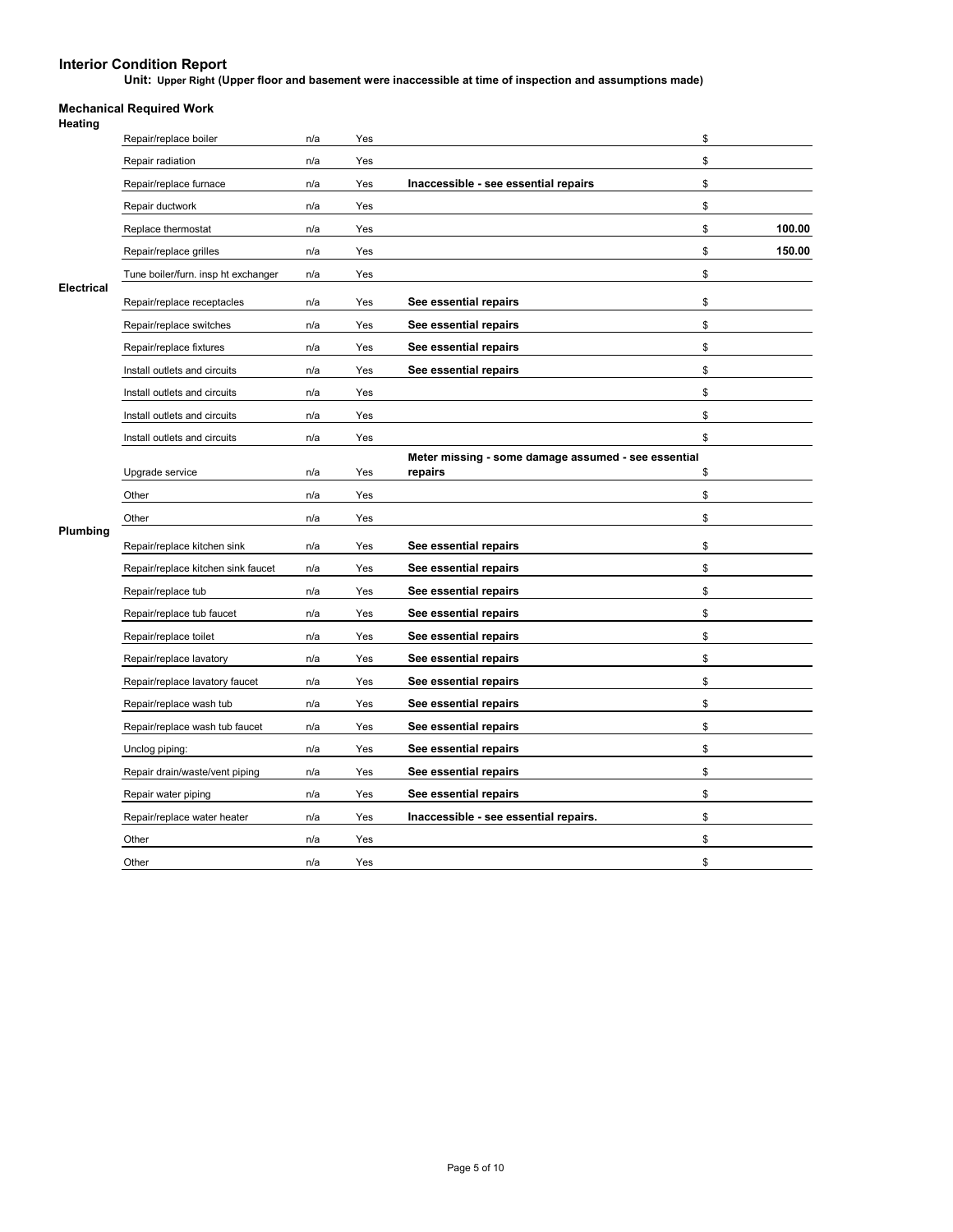|                       | Replace broken glass             | n/a | Yes |                                  | \$             |
|-----------------------|----------------------------------|-----|-----|----------------------------------|----------------|
|                       | Repair or replace sash           | n/a | Yes |                                  | \$             |
| <b>Doors</b>          | Repair or replace doors          | n/a | Yes |                                  | \$<br>540.00   |
|                       | Repair or repl. locks/latches    | n/a | Yes | Self Help                        | \$<br>55.00    |
| <b>Walls/Ceilings</b> | Repair or repl. @ defective      | n/a | Yes |                                  | \$<br>1,700.00 |
| <b>Fire Safety</b>    | Install smoke/CO alarm:bsmt.     | n/a | Yes | Self Help                        | \$             |
|                       | Install smoke/CO alarm: 1st flr. | n/a | Yes | Self Help                        | \$             |
|                       | Install smoke/CO alarm: 2nd flr. | n/a | Yes | See essential repairs            | \$             |
| <b>Handrails</b>      | Repair/replace defective         | n/a | Yes | Self Help                        | \$<br>124.00   |
| <b>Stairs</b>         | Repair defective                 | n/a | Yes |                                  | \$             |
| <b>Floors</b>         | Repair defective                 | n/a | Yes |                                  | \$<br>900.00   |
| Other                 |                                  | n/a | Yes |                                  | \$<br>1,100.00 |
|                       |                                  | n/a | Yes |                                  | \$<br>700.00   |
|                       |                                  | n/a | Yes |                                  | \$             |
|                       |                                  | n/a | Yes |                                  | \$             |
|                       |                                  |     |     | <b>Interior: Estimated Cost:</b> | \$<br>5,369.00 |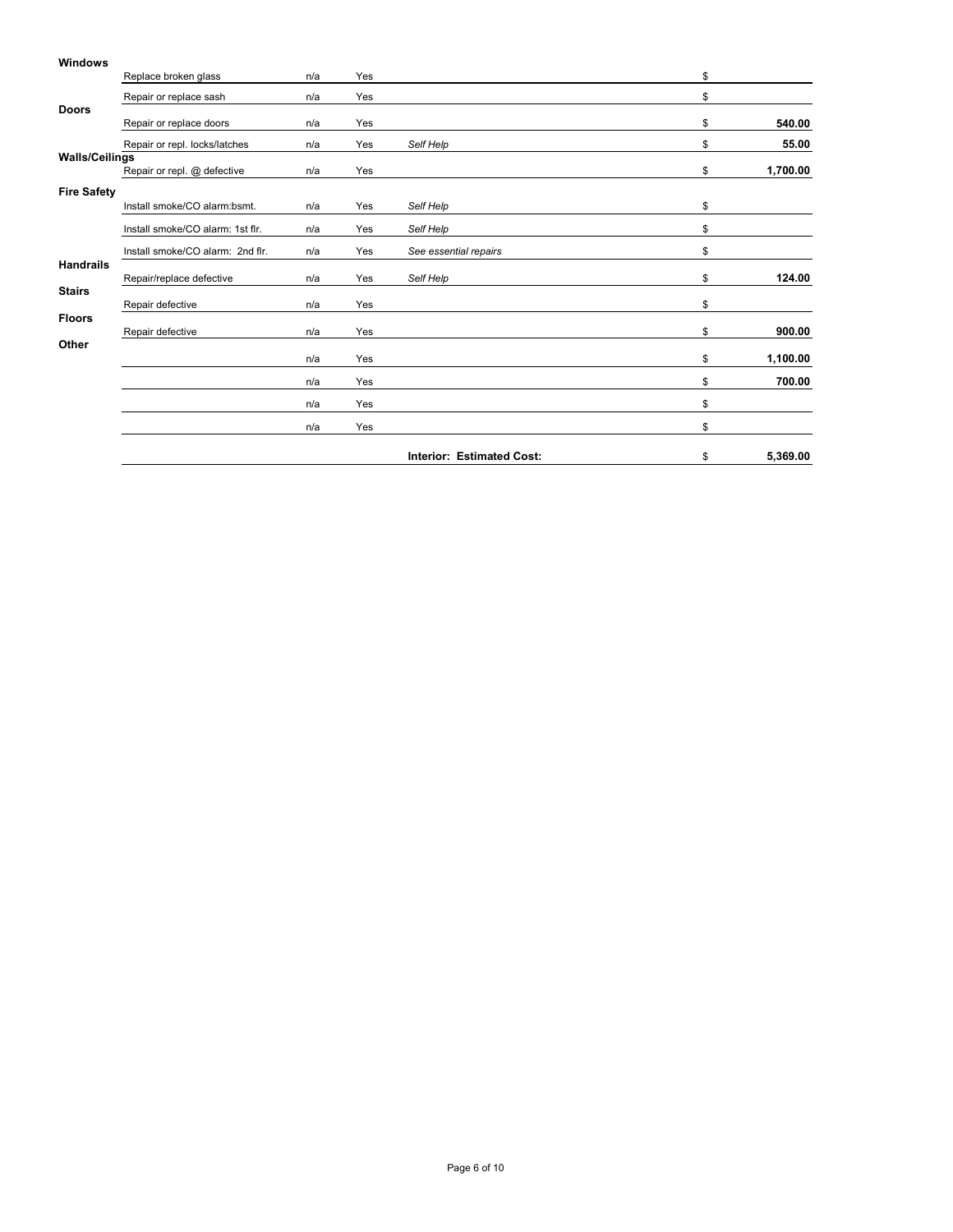**Unit: Lower Left**

| атіг<br>н<br>▭ |
|----------------|
|----------------|

|                   | Repair/replace boiler               | n/a | Yes |                                                     | \$           |
|-------------------|-------------------------------------|-----|-----|-----------------------------------------------------|--------------|
|                   | Repair radiation                    | n/a | Yes |                                                     | \$           |
|                   | Repair/replace furnace              | n/a | Yes | Inaccessible - see essential repairs                | \$           |
|                   | Repair ductwork                     | n/a | Yes |                                                     | \$           |
|                   | Replace thermostat                  | n/a | Yes |                                                     | \$<br>100.00 |
|                   | Repair/replace grilles              | n/a | Yes |                                                     | \$<br>150.00 |
|                   | Tune boiler/furn. insp ht exchanger | n/a | Yes |                                                     | \$           |
| <b>Electrical</b> | Repair/replace receptacles          | n/a | Yes | See essential repairs                               | \$           |
|                   | Repair/replace switches             | n/a | Yes | See essential repairs                               | \$           |
|                   | Repair/replace fixtures             | n/a | Yes | See essential repairs                               | \$           |
|                   | Install outlets and circuits        | n/a | Yes | See essential repairs                               | \$           |
|                   | Install outlets and circuits        | n/a | Yes |                                                     | \$           |
|                   | Install outlets and circuits        | n/a | Yes |                                                     | \$           |
|                   | Install outlets and circuits        | n/a | Yes |                                                     | \$           |
|                   |                                     |     |     | Meter missing - some damage assumed - see essential |              |
|                   | Upgrade service                     | n/a | Yes | repairs                                             | \$           |
|                   | Other                               | n/a | Yes |                                                     | \$           |
| Plumbing          | Other                               | n/a | Yes |                                                     | \$           |
|                   | Repair/replace kitchen sink         | n/a | Yes | See essential repairs                               | \$           |
|                   | Repair/replace kitchen sink faucet  | n/a | Yes | See essential repairs                               | \$           |
|                   | Repair/replace tub                  | n/a | Yes | See essential repairs                               | \$           |
|                   | Repair/replace tub faucet           | n/a | Yes | See essential repairs                               | \$           |
|                   | Repair/replace toilet               | n/a | Yes | See essential repairs                               | \$           |
|                   | Repair/replace lavatory             | n/a | Yes | See essential repairs                               | \$           |
|                   | Repair/replace lavatory faucet      | n/a | Yes | See essential repairs                               | \$           |
|                   | Repair/replace wash tub             | n/a | Yes | See essential repairs                               | \$           |
|                   | Repair/replace wash tub faucet      | n/a | Yes | See essential repairs                               | \$           |
|                   | Unclog piping:                      | n/a | Yes | See essential repairs                               | \$           |
|                   | Repair drain/waste/vent piping      | n/a | Yes | See essential repairs                               | \$           |
|                   | Repair water piping                 | n/a | Yes | See essential repairs                               | \$           |
|                   | Repair/replace water heater         | n/a | Yes | Inaccessible - see essential repairs.               | \$           |
|                   | Other                               | n/a | Yes |                                                     | \$           |
|                   |                                     | n/a | Yes |                                                     | \$           |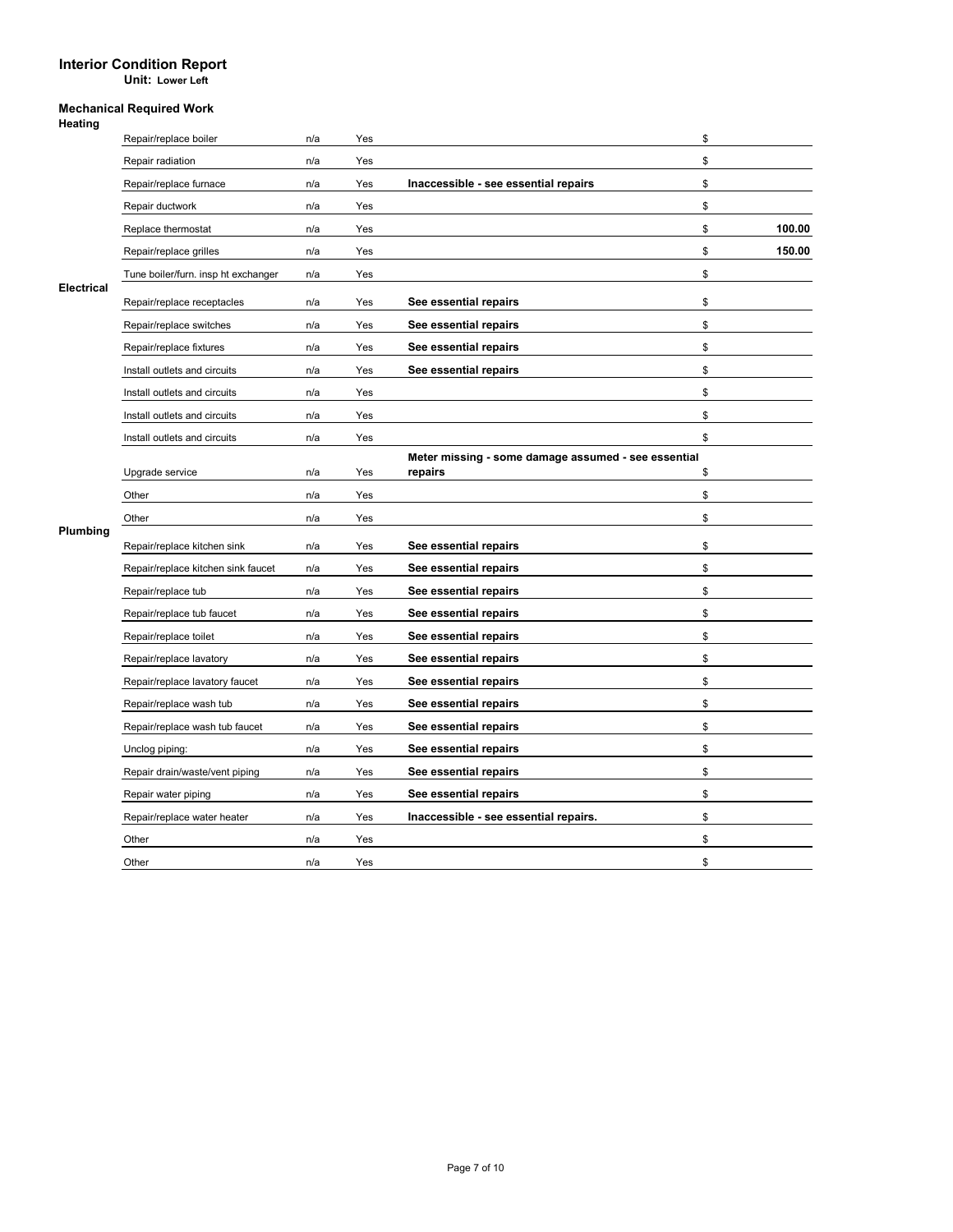|                       | Replace broken glass             | n/a | Yes |                                  | \$             |
|-----------------------|----------------------------------|-----|-----|----------------------------------|----------------|
|                       | Repair or replace sash           | n/a | Yes |                                  | \$             |
| <b>Doors</b>          | Repair or replace doors          | n/a | Yes |                                  | \$<br>540.00   |
|                       | Repair or repl. locks/latches    | n/a | Yes | Self Help                        | \$<br>55.00    |
| <b>Walls/Ceilings</b> | Repair or repl. @ defective      | n/a | Yes |                                  | \$<br>1,700.00 |
| <b>Fire Safety</b>    | Install smoke/CO alarm:bsmt.     | n/a | Yes | See essential repairs            | \$             |
|                       | Install smoke/CO alarm: 1st flr. | n/a | Yes | See essential repairs            | \$             |
|                       | Install smoke/CO alarm: 2nd flr. | n/a | Yes | Self Help                        | \$             |
| <b>Handrails</b>      | Repair/replace defective         | n/a | Yes | Self Help                        | \$<br>124.00   |
| <b>Stairs</b>         | Repair defective                 | n/a | Yes |                                  | \$             |
| <b>Floors</b>         | Repair defective                 | n/a | Yes |                                  | \$<br>900.00   |
| Other                 |                                  | n/a | Yes |                                  | \$<br>1,100.00 |
|                       |                                  | n/a | Yes |                                  | \$<br>700.00   |
|                       |                                  | n/a | Yes |                                  | \$             |
|                       |                                  | n/a | Yes |                                  | \$             |
|                       |                                  |     |     | <b>Interior: Estimated Cost:</b> | \$<br>5,369.00 |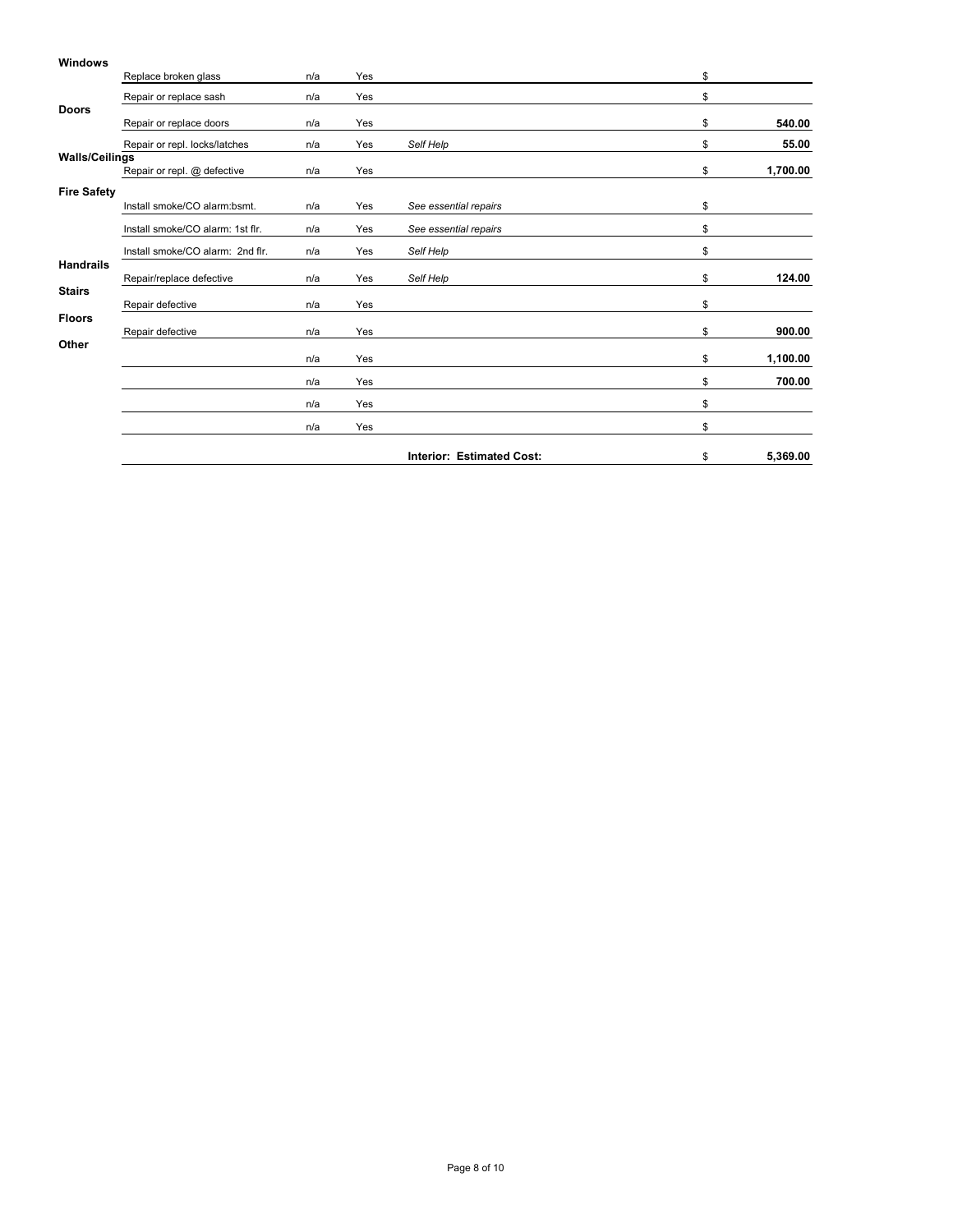**Unit: Upper Left (Upper floor and basement were inaccessible at time of inspection and assumptions made)**

| leating |  |
|---------|--|

|                   | Repair/replace boiler               | n/a | Yes |                                                     | \$           |
|-------------------|-------------------------------------|-----|-----|-----------------------------------------------------|--------------|
| <b>Electrical</b> | Repair radiation                    | n/a | Yes |                                                     | \$           |
|                   | Repair/replace furnace              | n/a | Yes | Inaccessible - see essential repairs                | \$           |
|                   | Repair ductwork                     | n/a | Yes |                                                     | \$           |
|                   | Replace thermostat                  | n/a | Yes |                                                     | 100.00<br>\$ |
|                   | Repair/replace grilles              | n/a | Yes |                                                     | \$<br>150.00 |
|                   | Tune boiler/furn. insp ht exchanger | n/a | Yes |                                                     | \$           |
|                   | Repair/replace receptacles          | n/a | Yes | See essential repairs                               | \$           |
|                   | Repair/replace switches             | n/a | Yes | See essential repairs                               | \$           |
|                   | Repair/replace fixtures             | n/a | Yes | See essential repairs                               | \$           |
|                   | Install outlets and circuits        | n/a | Yes | See essential repairs                               | \$           |
|                   | Install outlets and circuits        | n/a | Yes |                                                     | \$           |
|                   | Install outlets and circuits        | n/a | Yes |                                                     | \$           |
|                   | Install outlets and circuits        | n/a | Yes |                                                     | \$           |
|                   |                                     |     |     | Meter missing - some damage assumed - see essential |              |
|                   | Upgrade service                     | n/a | Yes | repairs                                             | \$           |
|                   | Other                               | n/a | Yes |                                                     | \$           |
| Plumbing          | Other                               | n/a | Yes |                                                     | \$           |
|                   | Repair/replace kitchen sink         | n/a | Yes | See essential repairs                               | \$           |
|                   | Repair/replace kitchen sink faucet  | n/a | Yes | See essential repairs                               | \$           |
|                   | Repair/replace tub                  | n/a | Yes | See essential repairs                               | \$           |
|                   | Repair/replace tub faucet           | n/a | Yes | See essential repairs                               | \$           |
|                   | Repair/replace toilet               | n/a | Yes | See essential repairs                               | \$           |
|                   | Repair/replace lavatory             | n/a | Yes | See essential repairs                               | \$           |
|                   | Repair/replace lavatory faucet      | n/a | Yes | See essential repairs                               | \$           |
|                   | Repair/replace wash tub             | n/a | Yes | See essential repairs                               | \$           |
|                   | Repair/replace wash tub faucet      | n/a | Yes | See essential repairs                               | \$           |
|                   | Unclog piping:                      | n/a | Yes | See essential repairs                               | \$           |
|                   | Repair drain/waste/vent piping      | n/a | Yes | See essential repairs                               | \$           |
|                   | Repair water piping                 | n/a | Yes | See essential repairs                               | \$           |
|                   | Repair/replace water heater         | n/a | Yes | Inaccessible - see essential repairs.               | \$           |
|                   | Other                               | n/a | Yes |                                                     | \$           |
|                   | Other                               | n/a | Yes |                                                     | \$           |